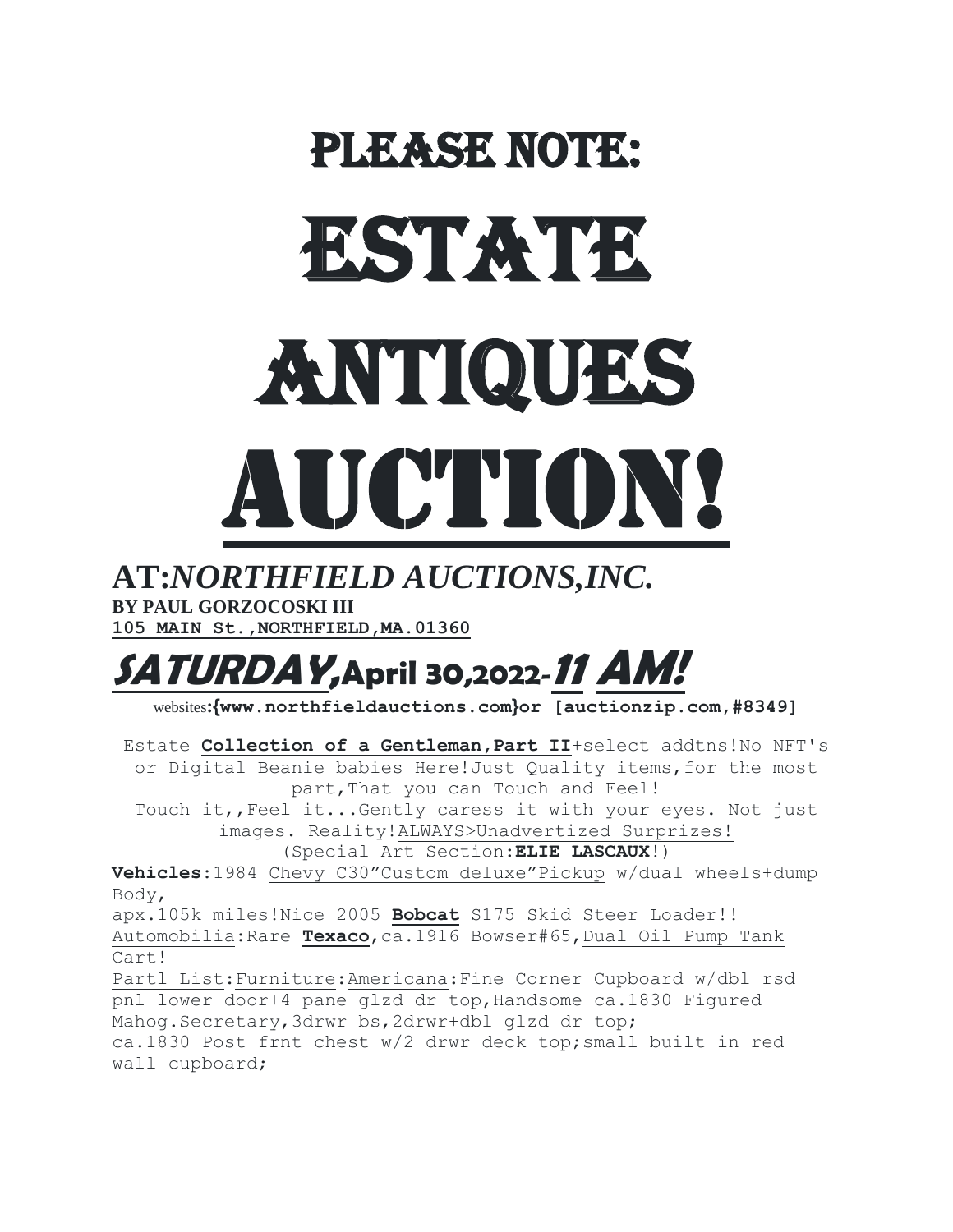Sea Captains chest w/cut hinges, till, drwr+compartmnts for Bottled spirits(on those voyages,remember..."Here there be Dragons"...yeah); Victorian:Walnut Cylinder Roll Secretary w/3drwr bs,dbl glss dr top; Tables&Stands:19c.French Kidneyshape parquetry decoratd Stand w/inset Rose Marbletop,& Orig. Provenence; OAK:Tabletop Display Case sgd.Schwanbeck Brs.Mich;4 sctn Barrister's Bookcase;corner open bookshelf;sev.sectional pcs; Other:90 drwr!Country Cabinet!apr.2½'t x4'w,must see!Nice small sz.slant side floor Showcase;Mahog.Leathertp demilune drplf.coffee table sgd Stickley Grnd Rapids; Mah.gateleg table;Moderne sgd Floor Lamp; Mid Century:from home designd by"Florence "Shu" Knoll Bassett(widow of Hans Knoll),ca.1957,Classic **Eero**  Saarinen 42"Rnd"Tulip Table, sgd Knoll International, NY! 3 Unusual&*Unique* Occasional Tables:Unus.Fully carvd Root Table w/*a Surprize*:carved all sides w/multifacetd Allegorical stories revealed in the carvings:monkey figure, primitive humans w/fish, prophet figure, hearth scene, buddha, soldier, wanderer w/staff+ on top an animal revealed in recessed star chamber!Hvy beveld glass top;Lg.Camphor wood carved Asian 6lg Coffee Table w/Glass covering intricate inset carving of landscapes, flora,fauna+figures,Must see!Cypress Root Pedestal bs.Occasional Table;More; **ACCS**:Fire Screen w/ Stumpwork Flora,Exotic Bird;Superlative Ink Stand w/Mother of pearl inlay work sgd"Jennens&Bettridge,Makers to the Queen";Woman's head Carvng set sqd"J.Rodgers, Cutlers to her Majester, VR"; 7 stone Books+an obelisk;Giffin Coal Co (Keen,NH)sign;Early wood"Air Conditioning"sign; Metalwr:Nice pr tall pierced brass,urn+floral top Andirons;Pigs Fly!When Pigs Fly: Vintage copper Pig Weathervane;Wood buckets;Baskets;Other:Butcher board Flag; Unus.20's Industrial Butter Slicer;"Blanchard Print Butter Carrier"Box; **Native American**:(also see jewelry)most from Collector's estate:Exc.pr.red tufted *Child's* Snowshoes;Early Pegged Southwest Chair;Var.Baskets;12"wood dugout canoe;2 nice mini polychrome totems,1w/winged thunderbird,other in red w folky face;Shell+seed New Hebrides money;2 metal spear points;2 Spansh Colonial metal trade axe heads; Beaded Moccasins, adult+child; other beadwork items; Stone Artifacts:Groovd+ungroovd Axe Heads,bannerstone,Arrow heads, pestles, celts, plummets, rare stone mortar (Metate), sev.Bell shaped Pestles(manos),unus.long rolling pestle?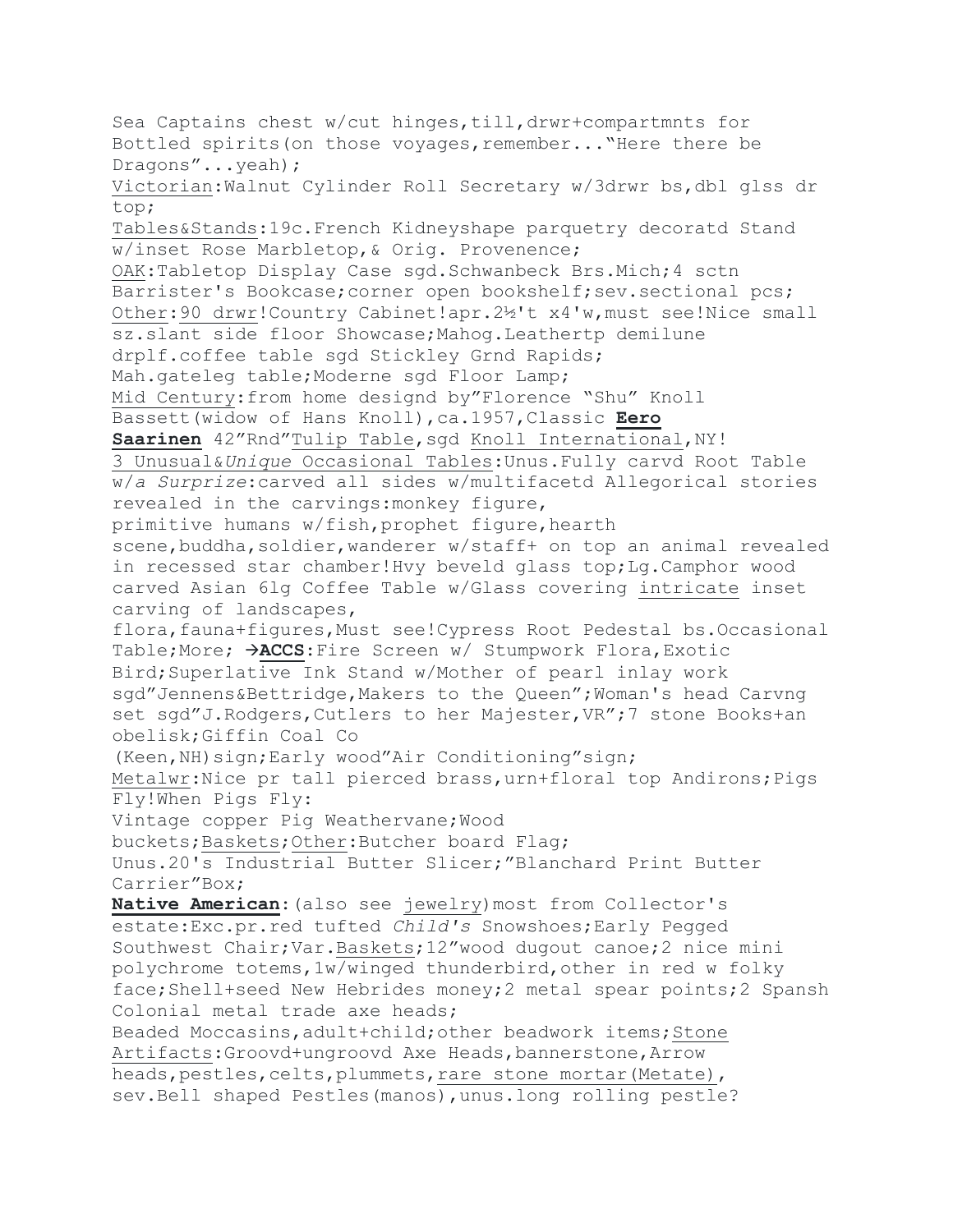Books:"North American Indians"George Catlin,Bradley,Phil.1860/150 illst.incl.hand-colored;2 Vols."The Stone Age in North America"WE Moorehead, Rivrsde, Cmbrdg, 1910; Indians of Northwest Coast"PL Goddard,1924 w/map; **Pottery**:Lots Southwest pottery incl.Older bowls+sgnd newer,w/many known artists incl: Santa Clara: Michelle Tapia; Earlene (Youngblood Tafoya) Santa Clara;carved black bowl sgd Sophie Cata; Acoma: S(antana) Phillips; J(oyce) Leno; L. Garcia polychrome pot;(2)F(lorence)Aragon polychrome Ollas;L.Antonio Olla;E(rna)C(hosa)polychrome Olla;JE MP,eye dazzling spherical pot sgd M.A.Vallo;*Impressive* seed pot sgd *B(arbara)J(oseph)Cerno;*B.Cerno;Joyce Leno;Adrian T(orivio); Hopi:Hernida Polacca(Nampeyo)pot;Chas.R.Navasie'89;Zuni:polychrome Olla w/spirit line deer sgd A(nderson)A.Peynetsa; Q(uanita) K(alestewa); Others:Neva Reyna,1st Mesa,Pelacca,AZ;*Fine* carvd pot sgd Wilma Baca Jemez Pueblo Tosa!G.Yazzie,Navajo;some black on black San Ildlefonzo; Sofia Lovato, San Ildefonso; Group early pot sherds;some S.Amer.pottry;More;Inuit:2 lrgr stone carvings, Man, Seal w/Ted Williams Family provence; carved Stone Sculpture sgd Ben Saclamana; **Textiles**:Var,Navajo weavings incl:Geometric Triple H design;Diagonal Diamonds;Triple Dimnd eye dazzler;59x87"Sawedge Diamonds w/red field;42x71"serrated edge dimonds; 35x62"stackd triangl geomtrc;25x47"Dbl dimnd w/ 2 crosses,red field;woven dance sash; Pendleton Camp Blankets, some quite striking; Hudson's bay; More; Western:grp decorative Westrn boots incl.Lama;Pr.sml Steer horns;Lg.run"Arizona Hghwys"magazine; **Silver/Sterlng**:B(aldwin)+M(iller)"Old Copenhagen"ftd Compote;T pot sgd S(V.Seidman,Brklyn,NY);Deep Gorham fncy Reticulated Bowl;Cartier Shopping Bag;Var.Fncy Flatware lots;Other sterlng; **Jewelry**:Estate jewelry:Triple Diamonds in Fine Art Deco Platinum Setting!2 diamond solitaires,rnd,marquise cut;14k ring w/green stone flankedw/dimnds;Fine pr.lg.Edwardian gold neo-classical head cufflinks;Tiffany 14k ball tie tack+st.heart key ring;14k pierced ear lot(to be specific:no ears);10k thimble;14k articulated fish;Sterling+Costume lots; Turquoise+Silver:Var.incl:Navajo,Zuni,necklaces,Pendants,Earrngs ,Rings,Bracelets incl. Cuff brclts,etc!2 Cuff Bracelets Raynard J.Scott(Ariz)1 w/malachite+gf figures;MORE! Watches: vntge, running, 4k gold Lord Elgin"tank"ww; pocket watches; Objets D'Art:small jewel caskets and patch boxes,snuffs;; **Glass**:15+pcs.Fenton Glass,some artist sgnd;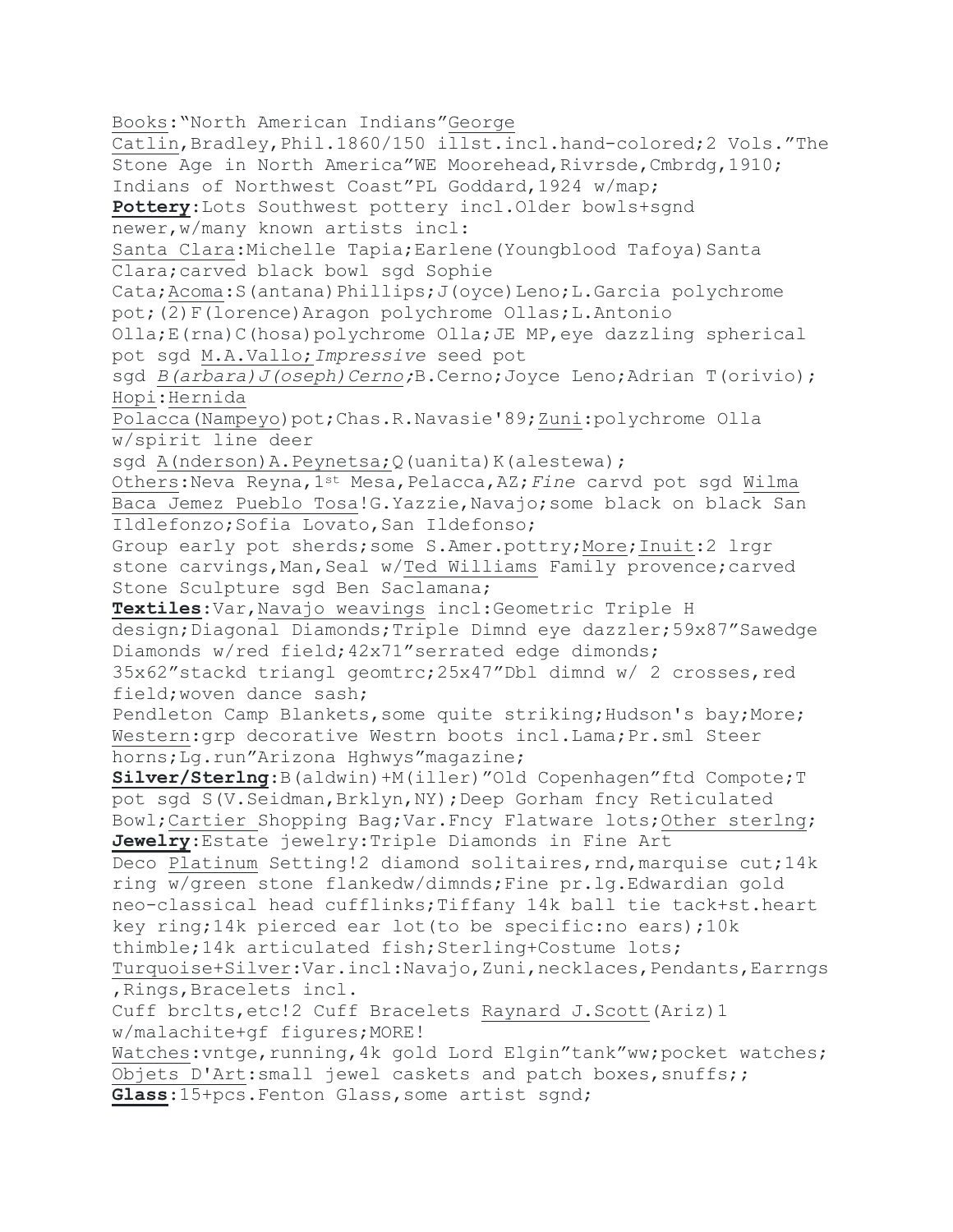**Art Pottery**:Art Deco ca.1927-30"Egyptian Blue"Cowan Oriental Bird Vase designed by Alex.Blazys(1864-1963);Fine Roseville "Mostique"Jardinere+Pedestal;

**Porcelain/China**:**R.S.Prussia**:60+pcs!:incl:S+C w/women portraits,S+C+Bowl w/cottage lndscps,some Excellent Bowls,striking iridescent floral edgd example,Art Nouveau molds,Chocolate pots+accs,1 chocolt set,,2 hatpin holders,Etc! 4pcs:Royal Beyreuth Rose Tapestry incl:2 powder boxes;grp RS Germany;

2 child plates,1Uncle Wiggly;100+pcs.Blue+White china;3pcs.RW Rudolstadt;

**Militaria**:Civil War:3"Parrot Field Gun Shell taken from New Bern(NC)battlefield by EW

Foster,musicn,27th Reg.w/photo;*Scarce* brass +red strap *tourniquet*"used by Dr.James Burdett in Civ War"; TourniquetCivil or Indian Wars dress belt+buckle w/eagle+silver gilt wreath;C.W.Kepi w/embroidered Eagle+Vermont militia buttons; Bronze Paprwght of Gen.Geo McClellan;Butler Civ.War Camp Chair w/American Eagle crest(from family of Maj.Gen.Benjamin Butler,Sarah Hildreth wife);Walnt Battle Alarm;US Cartridge Box; Powder horns;GAR Parade belts+buckles;medals incl.GAR;other butns+medals,etc; Books:"My Story of the War (Civil) A Woman's Narrative", Mary Livermore,1889;"Hard Tack+Coffee",JD Billings,1888;WW1:(A favorite Item!):"Best"Minty pr. Equestrian Riding Boots w/stretchers marked Major WF Adams, Peal+Co.Bootmakers, London, by Appt.HRM George V.(w/ orig.boxes)!Other:some uniform items

incl:1898"E.Haskins"

Span.Am.Tunic;Painting of Vietnam era flight helmet+Dewars bottle sgd JL Olson'66;

WW2 Vet:(Wllm E.O Hara) group w/photo

dogtag, medals+patches; Overhaul Manuel (Restricted) Dbl Wasp B series Engines (Aircraft), 1st Ed.1942;

**Ephemera**:Early French Paper+Documents:Property Rcpt?1697 sgd;1697-98 receipts?;

sev.letters incl.May 11,1767mentions Louisiana;1788 lttr;1806 "Napoleon par la Grace"

etc.Acct or Inventory;Etc!English:1619;Document on Vellum;1679 multi page indenture

(Reign Charles II,after beheading of Charles I and Cromwell era);John Donne d.1631 St.Paul's Cathedrall memorial broadside;Colonies:1789Commwlth Virginia land deed on vellum to Wllm Flournoy sqd Beverley Randolph, Lt. Gov (Gov. 1788-91); 4 GoldRush letters1849+50 w/good content;grp late 1700's,early 1800's paper,deeds,letters,+group 1800s Ledgers,Daniel Phelps family,E.Windsor,Ct;Ledge"Leominster Lodge#86 IOOF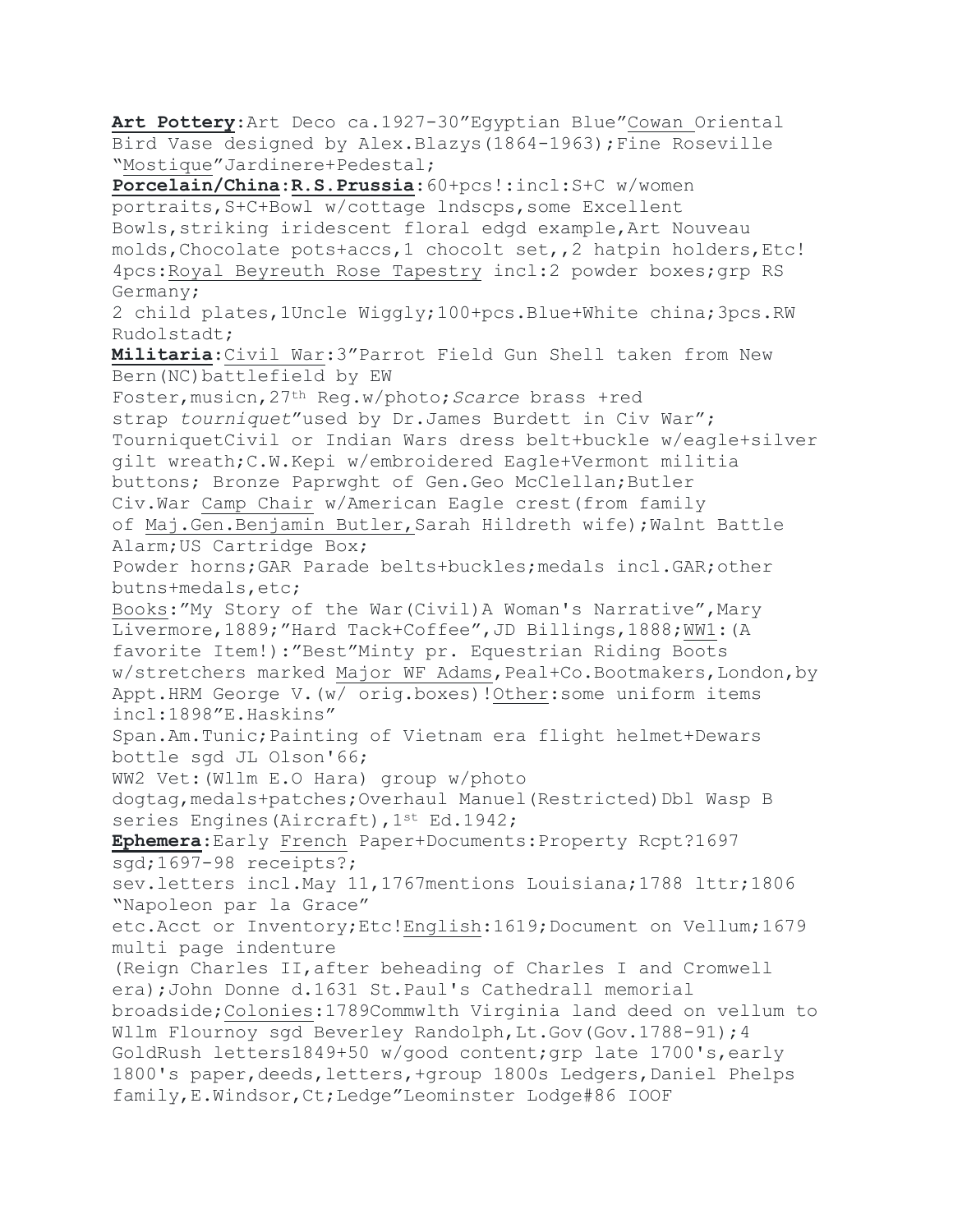(Internatnl Order Odd Fellows)1884-1928,incl:Attendnce +Dues Records,var.Sickness excuses incl:"threatened w/fever",Struck by horse, thrown from wagon, cut hand w/axe, nervous trouble,"Insane"also Poison,"Died"were excuses,1 being suicide, (interesting record of var. ailments of those times, etc; 1932 III Olympic Winter Games(Lake Placid,NY)"Diploma"Lewis Crane"+CC styl. Season Ticket;grp letters+cachetd envelopes,Calif.1919,manufactrrs of imprvd Hawaiin Ukulele,Ukalett+Mandolin;Pinback Buttons:4 incl:'04 Teddy Roosevelt photo;PinBack button grp incl.political;Western Postcards incl.Natv Amercans;etc;Northfield,Moody family:Gold knob Parasol engravd Emma C.Moody(1842-1903, Emma C. (Revell) Moody, wife of DL Moody);Copper tray craftd from printing plate of Weddng invite:"Emma Moody to Edward Powell,Nov.22,1917 at Russell Sage chapel"Nfld;Nfld Books; **Textiles**:*Unus*.19c.Masonic Symbols 11'x3'ingrain carpet!Blankets:Sev.Hudson's Bay Blankets;Pendleton blnkts;2 pcs.Linsey woolsey;pc.w/fleur de lis; Oriental Rugs:3 nice antq.19c? Kilim Bag faces!;Area rugs:highly cllctble Aghan "Conflict"runner w/Tanks,7'x3'10";Diamond center 6'3"x3'6";Quality 8x10'Aubusson styl.Floral w/medalln center in burgundy field; **ART**: *Special***: Elie Lascaux,1888-1968:**12 paintngs,other items,newly discovered with direct Provenance,being from the collection of Donald C.Gallup(1913-2000)33 yr Curator of Beinecke Library,Yale.Gallup was introduced to Lascaux by Gertrude Stein(that Gertrude).Donald became a close friend+major collector of Lascaux's work.Lascaux's life was most interesting and rife w/notable artists and writers of the times.These incl.Utrillo,Max Jacob,Dubuffet,Juan Gris,Suzanne valadon,Braque,Yves Tanguay,Matisse,Gertrude Stein,Alice B.Toklas,Daniel Henry Kahnweiler(gallery owner)and of course Piccasso+wife Olga,F.Gilot,just to name a few!>Paolo Picasso,son of Pablo+Olga,was godfather to Elie +Bero Lascaux's daughter,Germaine. Lascaux's+ Picasso's vacationed together +were lifelong friends.Lascaux's work is found in many Institutions+Museums thruout the World.This *may be* the largest grouping of his work still in private hands!: Lascaux Oils(all sgd,front+reverse, bearing orig.gallery labels+other pertinent markings!: 36x28½"Canal a Caen"1931;**2.** 28x25"Citadel of Sisteron",1949;**3.** 23 ½ x28 ½ ",Les Escaliers(stairs) of Nevers",1930;**4.** 21x25 ½ "Hotel of Sens"1928;**5.** 21x25 ½ "Le Book